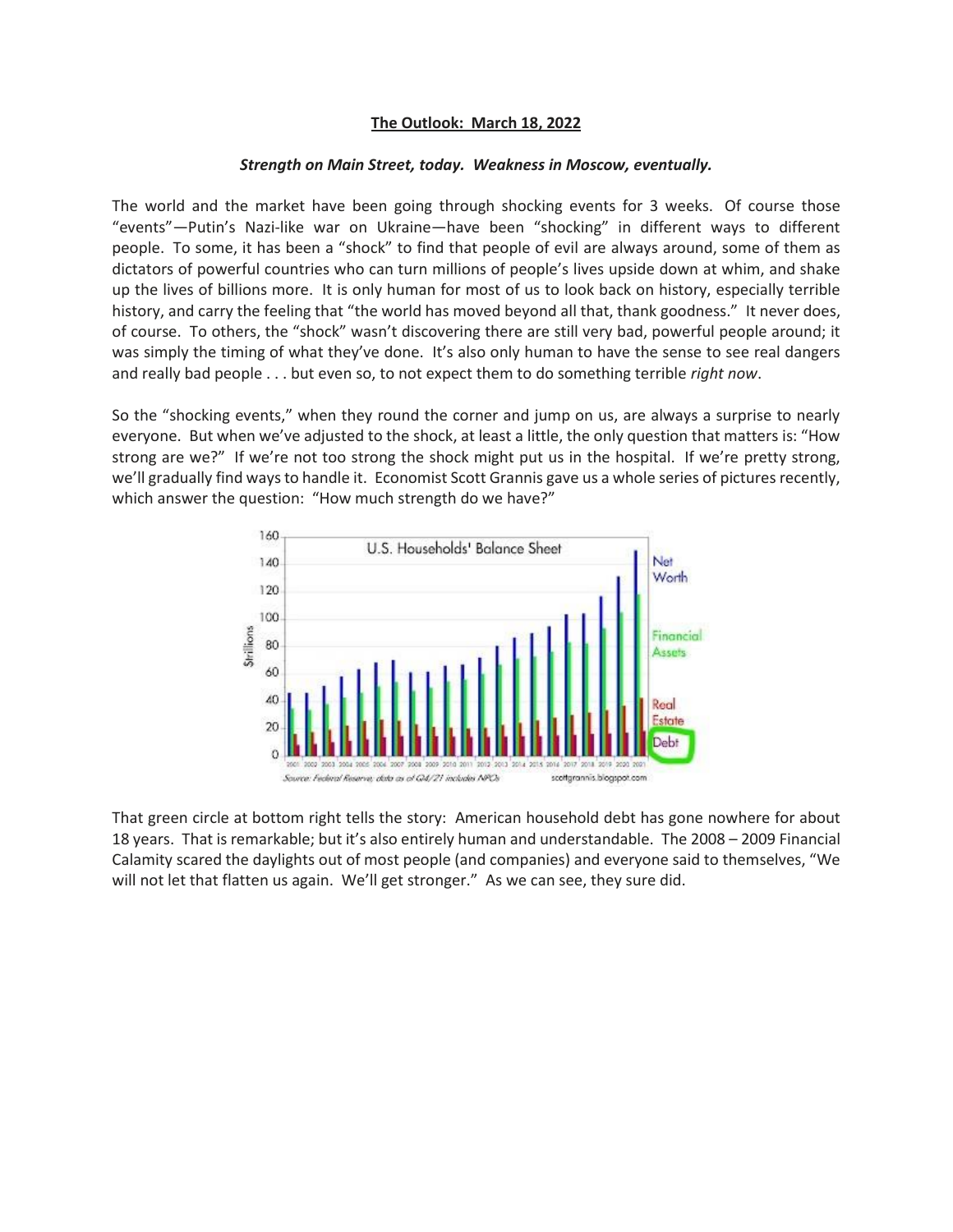

Here's another way of looking at much the same story. Debt as a percent of assets, for American households, is at a 50-year low. "We will not let that flatten us again. We'll get stronger."



This one is shocking indeed . . . though in a good way. The American economy's ability to pay interest on the truly shocking levels of government debt . . . is the strongest in 60 years. The story here isn't about human nature, though. It's mainly about luck. As government debt just plain exploded over the last decade or more, the general level of interest rates has been near zero. Not one single "expert" thought a decade of near-zero interest rates was remotely possible, until it happened. That decade gave Government the gift of rolling over old debt, and issuing that avalanche of new debt, at interest costs which define the word "trivial."